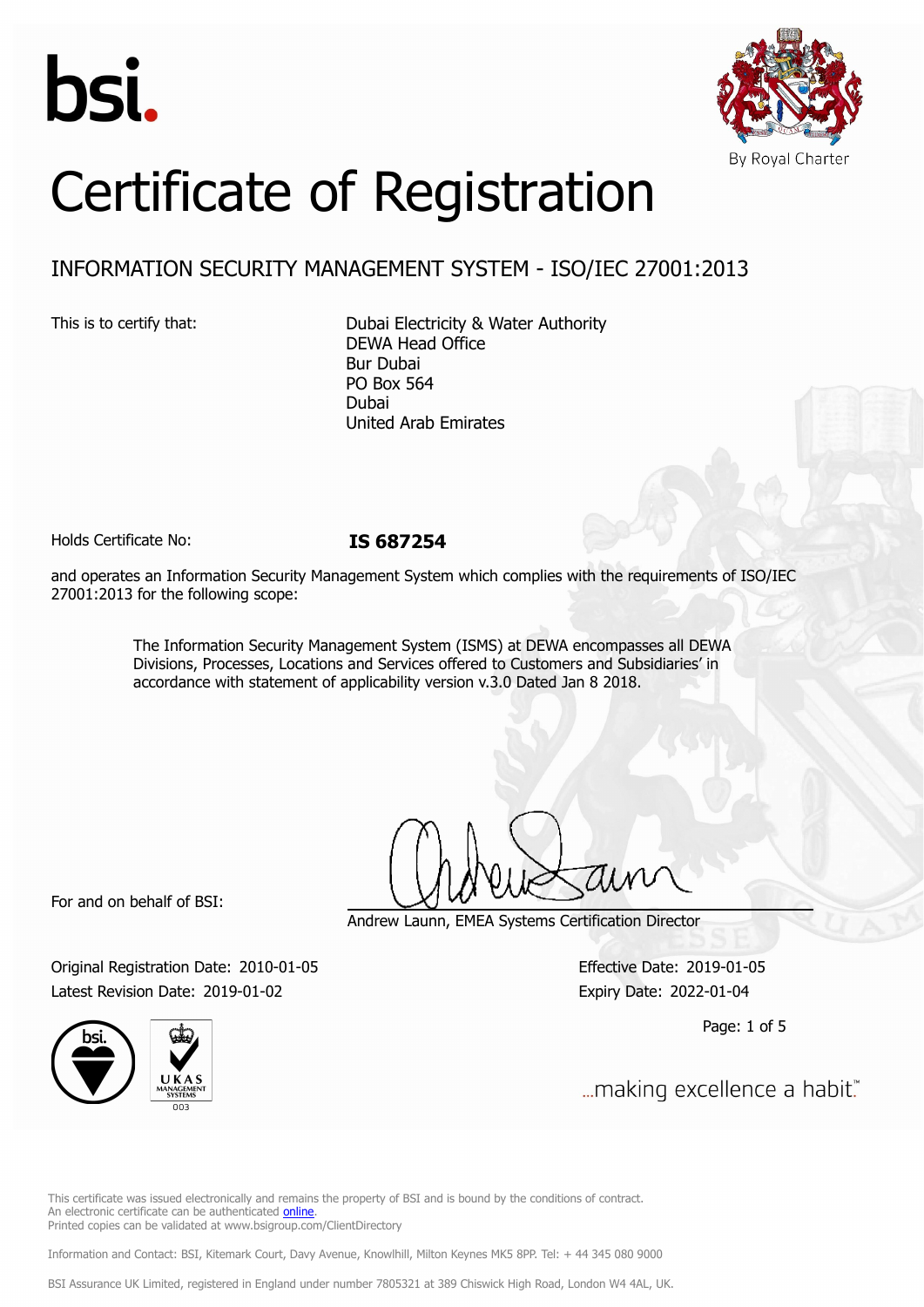Location **Exercise 2018 Location Registered Activities** 

Dubai Electricity & Water Authority Garhoud Dubai United Arab Emirates

DEWA Jebel Ali Power Plant & Desalination Complex

Dubai Colony Jebel Ali Dubai

DEWA Hudaiba 218B St

Al Hudaiba Area

Dubai

WARSAN 2 Dubai

6th Street Al Quoz PO Box 564 Dubai

Dubai

United Arab Emirates

United Arab Emirates

United Arab Emirates

United Arab Emirates

Nad Al Hammar Road

United Arab Emirates

DEWA WARSAN COMPLEX

DEWA Sustainable Building Office

Umm Ramool Customer Happiness Centre

The Information Security Management System (ISMS) at DEWA encompasses all DEWA Divisions, Processes, Locations and Services offered to Customers and Subsidiaries' in accordance with statement of applicability version 3.0 dated 08.12.2017.

The Information Security Management System (ISMS) at DEWA encompasses all DEWA Divisions, Processes, Locations and Services offered to Customers and Subsidiaries' in accordance with statement of applicability version v.3.0 Dated Jan 8 2018.

> The Information Security Management System (ISMS) at DEWA encompasses all DEWA Divisions, Processes, Locations and Services offered to Customers and Subsidiaries' in accordance with statement of applicability version v.3.0 Dated Jan 8 2018.

The Information Security Management System (ISMS) at DEWA encompasses all DEWA Divisions, Processes, Locations and Services offered to Customers and Subsidiaries' in accordance with statement of applicability version v.3.0 Dated Jan 8 2018.

> The Information Security Management System (ISMS) at DEWA encompasses all DEWA Divisions, Processes, Locations and Services offered to Customers and Subsidiaries' in accordance with statement of applicability version v.3.0 Dated Jan 8 2018.

> The Information Security Management System (ISMS) at DEWA encompasses all DEWA Divisions, Processes, Locations and Services offered to Customers and Subsidiaries' in accordance with statement of applicability version v.3.0 Dated Jan 8 2018.

Original Registration Date: 2010-01-05 Effective Date: 2019-01-05 Latest Revision Date: 2019-01-02 expiry Date: 2022-01-04

#### Page: 2 of 5

This certificate relates to the information security management system, and not to the products or services of the certified organisation. The certificate reference number, the mark of the certification body and/or the accreditation mark may not be shown on products or stated in documents regarding products or services. Promotion material, advertisements or other documents showing or referring to this certificate, the trademark of the certification body, or the accreditation mark, must comply with the intention of the certificate. The certificate does not of itself confer immunity on the certified organisation from legal obligations.

This certificate was issued electronically and remains the property of BSI and is bound by the conditions of contract. An electronic certificate can be authenticated [online](https://pgplus.bsigroup.com/CertificateValidation/CertificateValidator.aspx?CertificateNumber=IS+687254&ReIssueDate=02%2f01%2f2019&Template=cemea_en) Printed copies can be validated at www.bsigroup.com/ClientDirectory

Information and Contact: BSI, Kitemark Court, Davy Avenue, Knowlhill, Milton Keynes MK5 8PP. Tel: + 44 345 080 9000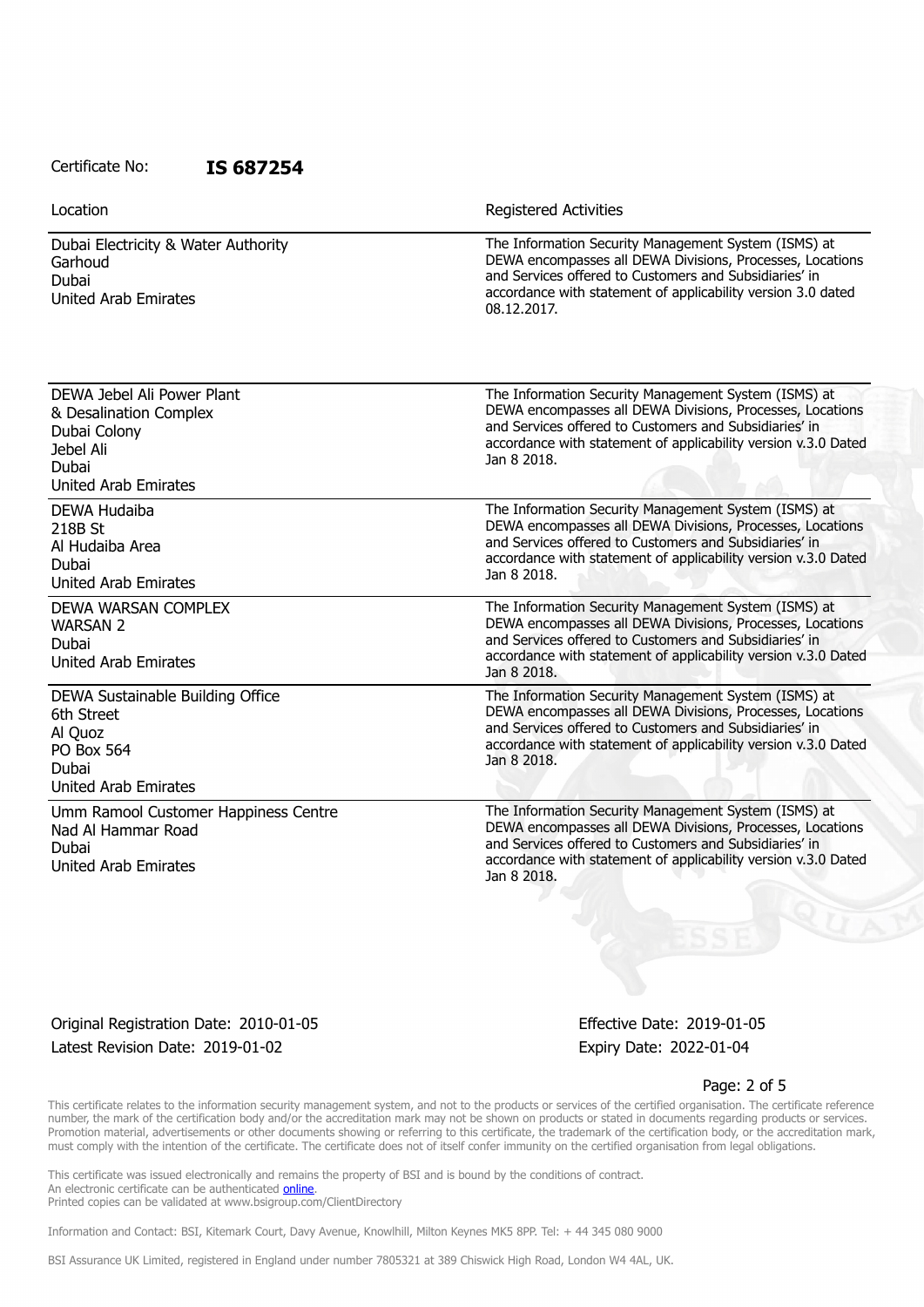| Location                                                                                                                                                | <b>Registered Activities</b>                                                                                                                                                                                                                                 |
|---------------------------------------------------------------------------------------------------------------------------------------------------------|--------------------------------------------------------------------------------------------------------------------------------------------------------------------------------------------------------------------------------------------------------------|
| Al Wasl Happiness Centre<br><b>PO Box 564</b><br>Dubai<br><b>United Arab Emirates</b>                                                                   | The Information Security Management System (ISMS) at<br>DEWA encompasses all DEWA Divisions, Processes, Locations<br>and Services offered to Customers and Subsidiaries' in<br>accordance with statement of applicability version v.3.0 Dated<br>Jan 8 2018. |
| Burj Nahar Customer Happiness Centre<br>Burj Nahar Building<br>Omar Bin Al-Khattab Road<br>Al Muuteena<br>Deira<br>Dubai<br><b>United Arab Emirates</b> | The Information Security Management System (ISMS) at<br>DEWA encompasses all DEWA Divisions, Processes, Locations<br>and Services offered to Customers and Subsidiaries' in<br>accordance with statement of applicability version v.3.0 Dated<br>Jan 8 2018. |
| Ayal Nasir Customer Happiness Centre<br>Street 27<br>Ayal Nasir Building<br>Dubai<br><b>United Arab Emirates</b>                                        | The Information Security Management System (ISMS) at<br>DEWA encompasses all DEWA Divisions, Processes, Locations<br>and Services offered to Customers and Subsidiaries' in<br>accordance with statement of applicability version v.3.0 Dated<br>Jan 8 2018. |
| Al Manara CSO<br>Dubai<br><b>United Arab Emirates</b>                                                                                                   | The Information Security Management System (ISMS) at<br>DEWA encompasses all DEWA Divisions, Processes, Locations<br>and Services offered to Customers and Subsidiaries' in<br>accordance with statement of applicability version v.3.0 Dated<br>Jan 8 2018. |
| Al Tawar CSO<br>Dubai<br><b>United Arab Emirates</b>                                                                                                    | The Information Security Management System (ISMS) at<br>DEWA encompasses all DEWA Divisions, Processes, Locations<br>and Services offered to Customers and Subsidiaries' in<br>accordance with statement of applicability version v.3.0 Dated<br>Jan 8 2018. |
| Al Quoz<br>Dubai<br><b>United Arab Emirates</b>                                                                                                         | The Information Security Management System (ISMS) at<br>DEWA encompasses all DEWA Divisions, Processes, Locations<br>and Services offered to Customers and Subsidiaries' in<br>accordance with statement of applicability version v.3.0 Dated<br>Jan 8 2018. |
| Aweer H Station<br>Dubai<br><b>United Arab Emirates</b>                                                                                                 | The Information Security Management System (ISMS) at<br>DEWA encompasses all DEWA Divisions, Processes, Locations<br>and Services offered to Customers and Subsidiaries' in<br>accordance with statement of applicability version v.3.0 Dated<br>Jan 8 2018. |

## Original Registration Date: 2010-01-05 Effective Date: 2019-01-05 Latest Revision Date: 2019-01-02 Expiry Date: 2022-01-04

#### Page: 3 of 5

This certificate relates to the information security management system, and not to the products or services of the certified organisation. The certificate reference number, the mark of the certification body and/or the accreditation mark may not be shown on products or stated in documents regarding products or services. Promotion material, advertisements or other documents showing or referring to this certificate, the trademark of the certification body, or the accreditation mark, must comply with the intention of the certificate. The certificate does not of itself confer immunity on the certified organisation from legal obligations.

This certificate was issued electronically and remains the property of BSI and is bound by the conditions of contract. An electronic certificate can be authenticated **[online](https://pgplus.bsigroup.com/CertificateValidation/CertificateValidator.aspx?CertificateNumber=IS+687254&ReIssueDate=02%2f01%2f2019&Template=cemea_en)**. Printed copies can be validated at www.bsigroup.com/ClientDirectory

Information and Contact: BSI, Kitemark Court, Davy Avenue, Knowlhill, Milton Keynes MK5 8PP. Tel: + 44 345 080 9000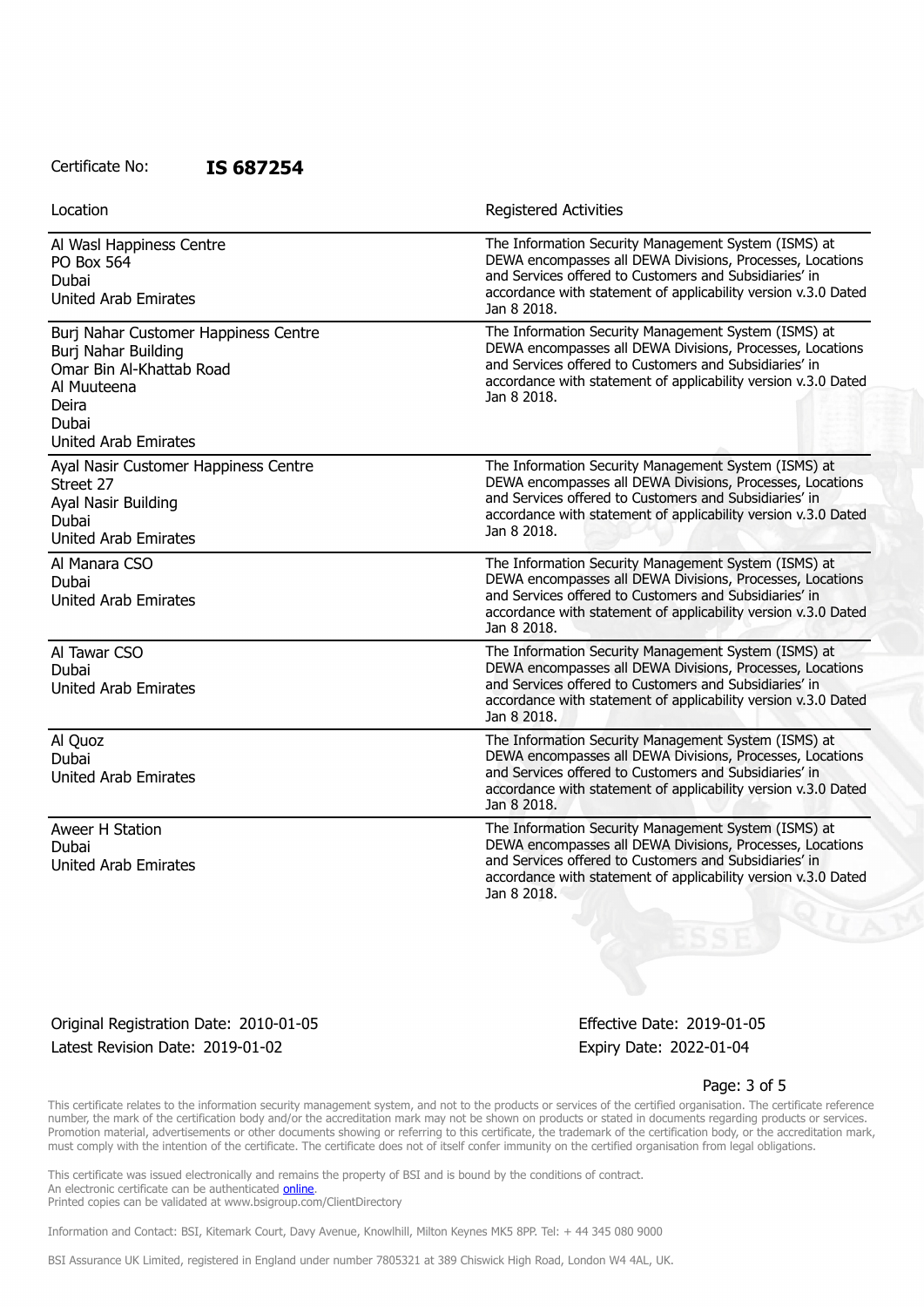| Location                                                                 | Registered Activities                                                                                                                                                                                                                                        |
|--------------------------------------------------------------------------|--------------------------------------------------------------------------------------------------------------------------------------------------------------------------------------------------------------------------------------------------------------|
| Development & Innovation Center<br>Dubai<br><b>United Arab Emirates</b>  | The Information Security Management System (ISMS) at<br>DEWA encompasses all DEWA Divisions, Processes, Locations<br>and Services offered to Customers and Subsidiaries' in<br>accordance with statement of applicability version v.3.0 Dated<br>Jan 8 2018. |
| Hatta<br>Dubai<br><b>United Arab Emirates</b>                            | The Information Security Management System (ISMS) at<br>DEWA encompasses all DEWA Divisions, Processes, Locations<br>and Services offered to Customers and Subsidiaries' in<br>accordance with statement of applicability version v.3.0 Dated<br>Jan 8 2018. |
| Mushrif<br>Dubai<br><b>United Arab Emirates</b>                          | The Information Security Management System (ISMS) at<br>DEWA encompasses all DEWA Divisions, Processes, Locations<br>and Services offered to Customers and Subsidiaries' in<br>accordance with statement of applicability version v.3.0 Dated<br>Jan 8 2018. |
| Ghasais<br>Dubai<br><b>United Arab Emirates</b>                          | The Information Security Management System (ISMS) at<br>DEWA encompasses all DEWA Divisions, Processes, Locations<br>and Services offered to Customers and Subsidiaries' in<br>accordance with statement of applicability version v.3.0 Dated<br>Jan 8 2018. |
| Najma<br>Dubai<br><b>United Arab Emirates</b>                            | The Information Security Management System (ISMS) at<br>DEWA encompasses all DEWA Divisions, Processes, Locations<br>and Services offered to Customers and Subsidiaries' in<br>accordance with statement of applicability version v.3.0 Dated<br>Jan 8 2018. |
| Ruawiya<br>Dubai<br><b>United Arab Emirates</b>                          | The Information Security Management System (ISMS) at<br>DEWA encompasses all DEWA Divisions, Processes, Locations<br>and Services offered to Customers and Subsidiaries' in<br>accordance with statement of applicability version v.3.0 Dated<br>Jan 8 2018. |
| Solar Park Control Room Entrance<br>Dubai<br><b>United Arab Emirates</b> | The Information Security Management System (ISMS) at<br>DEWA encompasses all DEWA Divisions, Processes, Locations<br>and Services offered to Customers and Subsidiaries' in<br>accordance with statement of applicability version v.3.0 Dated<br>Jan 8 2018. |
| Substantion/CATS<br>Dubai<br><b>United Arab Emirates</b>                 | The Information Security Management System (ISMS) at<br>DEWA encompasses all DEWA Divisions, Processes, Locations<br>and Services offered to Customers and Subsidiaries' in<br>accordance with statement of applicability version v.3.0 Dated<br>Jan 8 2018. |

# Original Registration Date: 2010-01-05 Effective Date: 2019-01-05 Latest Revision Date: 2019-01-02 Expiry Date: 2022-01-04

#### Page: 4 of 5

This certificate relates to the information security management system, and not to the products or services of the certified organisation. The certificate reference number, the mark of the certification body and/or the accreditation mark may not be shown on products or stated in documents regarding products or services. Promotion material, advertisements or other documents showing or referring to this certificate, the trademark of the certification body, or the accreditation mark, must comply with the intention of the certificate. The certificate does not of itself confer immunity on the certified organisation from legal obligations.

This certificate was issued electronically and remains the property of BSI and is bound by the conditions of contract. An electronic certificate can be authenticated **[online](https://pgplus.bsigroup.com/CertificateValidation/CertificateValidator.aspx?CertificateNumber=IS+687254&ReIssueDate=02%2f01%2f2019&Template=cemea_en)**. Printed copies can be validated at www.bsigroup.com/ClientDirectory

Information and Contact: BSI, Kitemark Court, Davy Avenue, Knowlhill, Milton Keynes MK5 8PP. Tel: + 44 345 080 9000